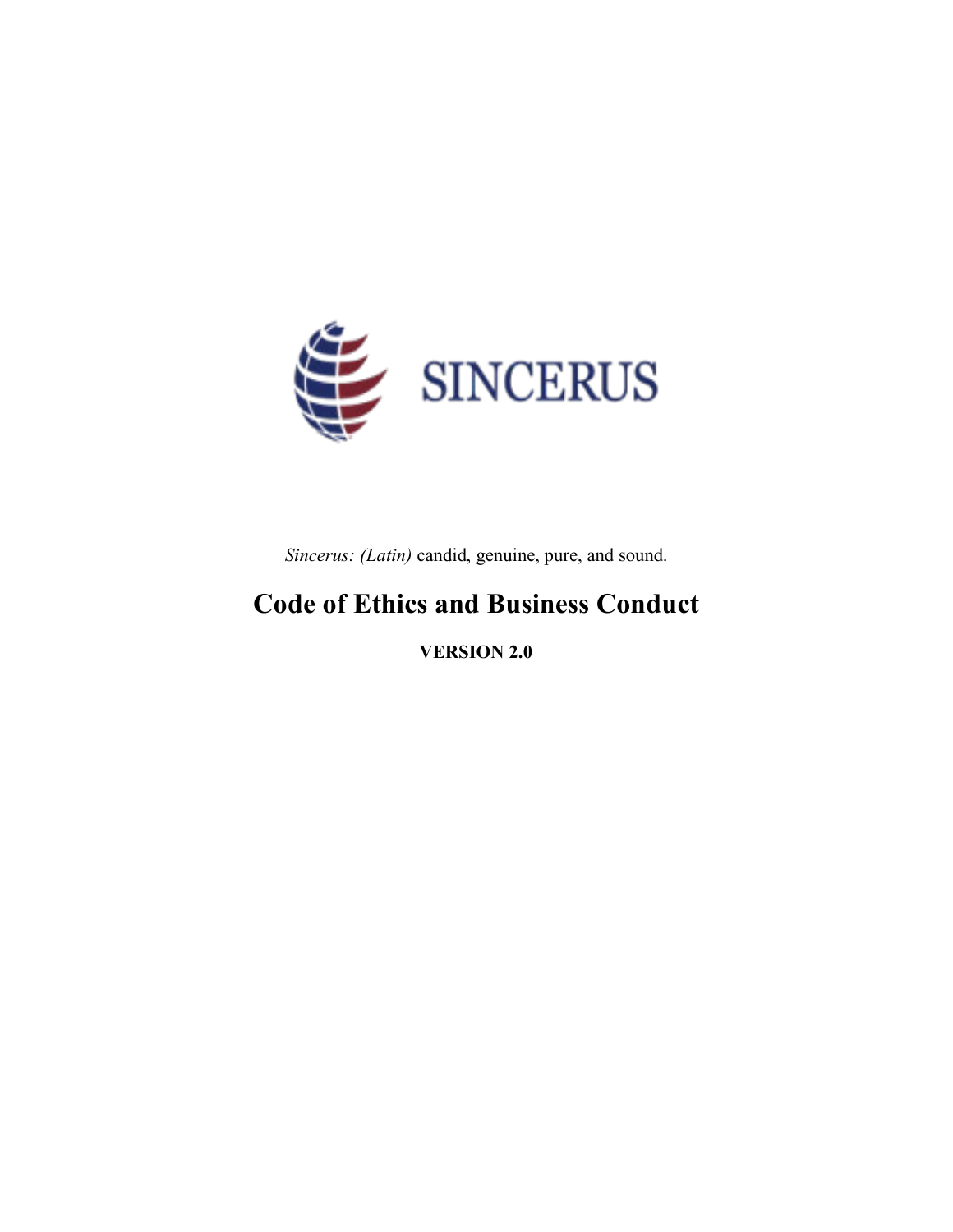# **EMPLOYEE RECEIPT AND ACCEPTANCE**

By electronically accepting, I hereby acknowledge receipt of the Sincerus Global Solutions, Inc. (Sincerus) Code of Ethics and Business Conduct. I understand that it is my continuing responsibility to read and know its contents. I also understand and agree that the Code of Business Conduct is not an employment contract for any specific period of employment or for continuing or long‐term employment. Therefore, I acknowledge and understand that unless I have a written employment agreement with Sincerus that provides otherwise, I have the right to resign from my employment with Sincerus at any time with or without notice and with or without cause, and that Sincerus has the right to terminate my employment at any time with or without notice and with or without cause.

I have read, understand and agree to all of the above. I have also read and understand the Sincerus Code of Ethics and Business Conduct.

## **CONFIDENTIALITY POLICY AND PLEDGE**

Any information that an employee learns about Sincerus or its members or donors, as a result of working for Sincerus that is not otherwise publicly available constitutes confidential information. Employees may not disclose confidential information to anyone who is not employed by Sincerus or to other persons employed by Sincerus who do not need to know such information to assist in rendering services.

The disclosure, distribution, electronic transmission or copying of Sincerus' confidential information is prohibited. Any employee who discloses confidential Sincerus information will be subject to disciplinary action (including possible separation), even if he or she does not actually benefit from the disclosure of such information.

By electronically accepting, I state I understand the above policy and pledge not to disclose confidential information.

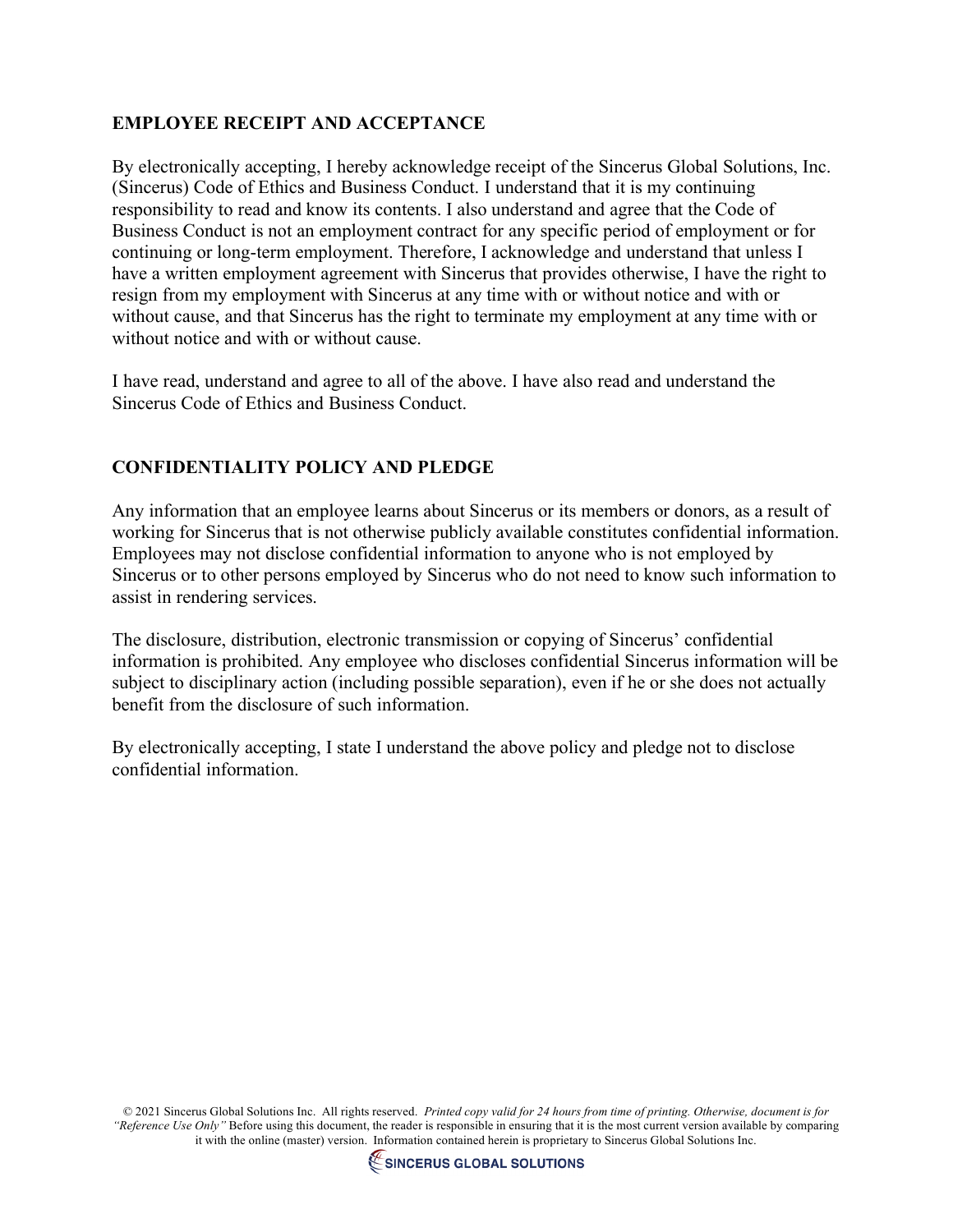## TABLE OF CONTENTS

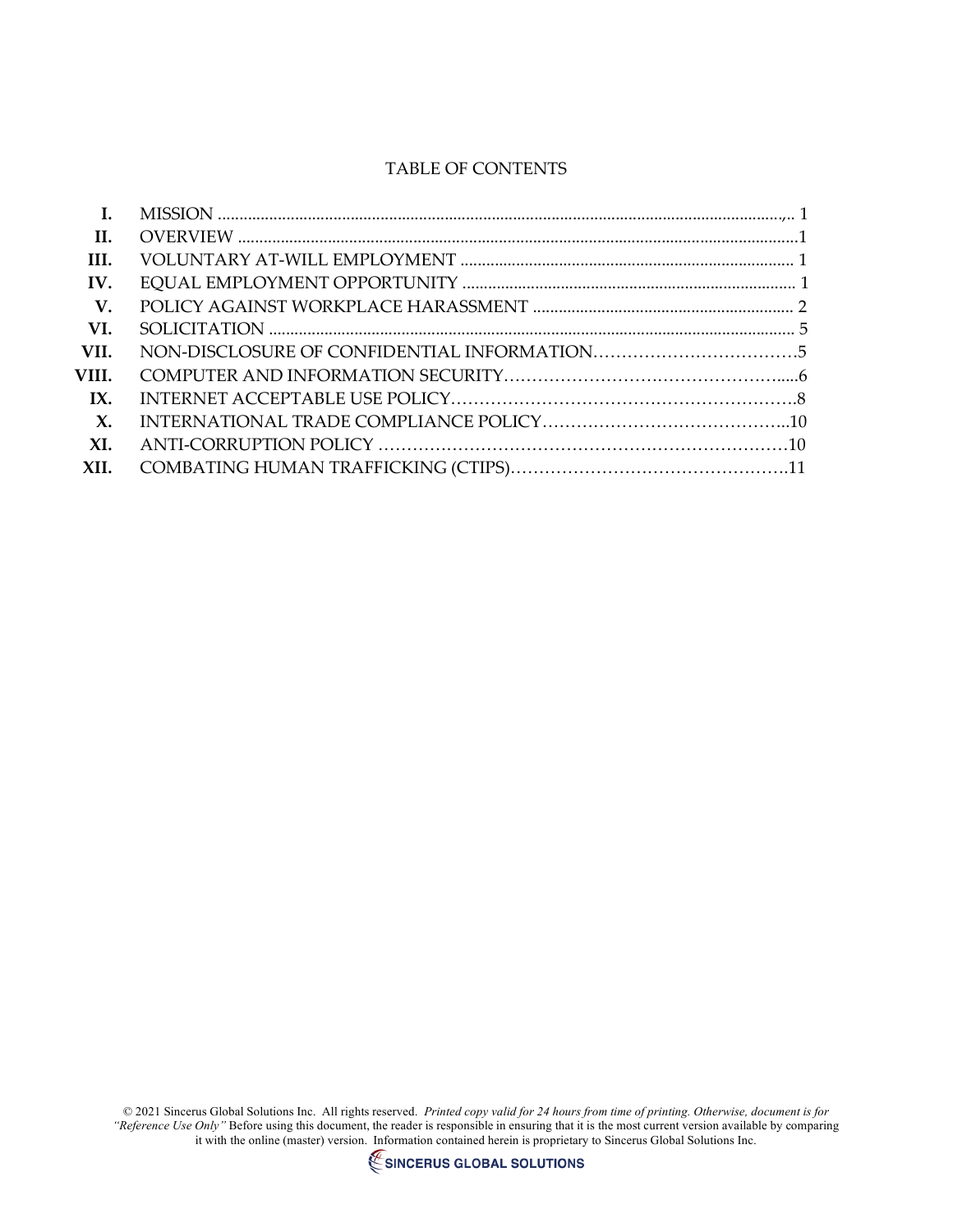#### **I. MISSION**

"Your mission is the heart of what we do and who we are: providing the knowledge and skills that foster stability and growth for those we support. For us this is a calling and a profession, the true core of our guiding principles. Our unique approach is built on years of experience providing innovative solutions with thoughtful application and deep cultural knowledge. It is not enough to provide short-term answers; we seek out lasting impact and true partnerships."

The Sincerus Global Solutions Inc. (Sincerus) Code of Ethics and Business Conduct (the "Code") has been developed to provide general guidelines about Sincerus policies and procedures for employees. It is a guide to assist you in becoming familiar with some of the privileges and obligations of your employment, including Sincerusʹ policy of voluntary at‐will employment. None of the policies or guidelines in the Code are intended to give rise to contractual rights or obligations, or to be construed as a guarantee of employment for any specific period of time, or any specific type of work. Additionally, with the exception of the voluntary at-will employment policy, these guidelines are subject to modification, amendment or revocation by Sincerus at any time, without advance notice. The Code is always available through Employee Self Service on iSolved.

The personnel policies of Sincerus are established by the Office of the CEO (Chief Executive Officer). The Office of the CEO delegates authority for administering specific policies. Employees are encouraged to consult their supervisor for additional information regarding the policies, procedures, and privileges described in this Code**.** 

The highest standards of personal and professional ethics and behavior are expected of all Sincerus employees. Further, Sincerus expects each employee to display good judgment, diplomacy and courtesy in their professional relationships all staff, and the general public.

#### **III. VOLUNTARY AT‐WILL EMPLOYMENT**

Unless an employee has a written employment agreement with Sincerus, which provides differently, all employment at Sincerus is "at-will."

That means that employees may be terminated from employment with Sincerus with or without cause, and employees are free to leave the employment of Sincerus with or without cause. Any representation by any Sincerus officer or employee contrary to this policy is not binding upon Sincerus unless it is in writing and is signed by the Office of the CEO.

© 2021 Sincerus Global Solutions Inc. All rights reserved. *Printed copy valid for 24 hours from time of printing. Otherwise, document is for "Reference Use Only"* Before using this document, the reader is responsible in ensuring that it is the most current version available by comparing it with the online (master) version. Information contained herein is proprietary to Sincerus Global Solutions Inc.

1

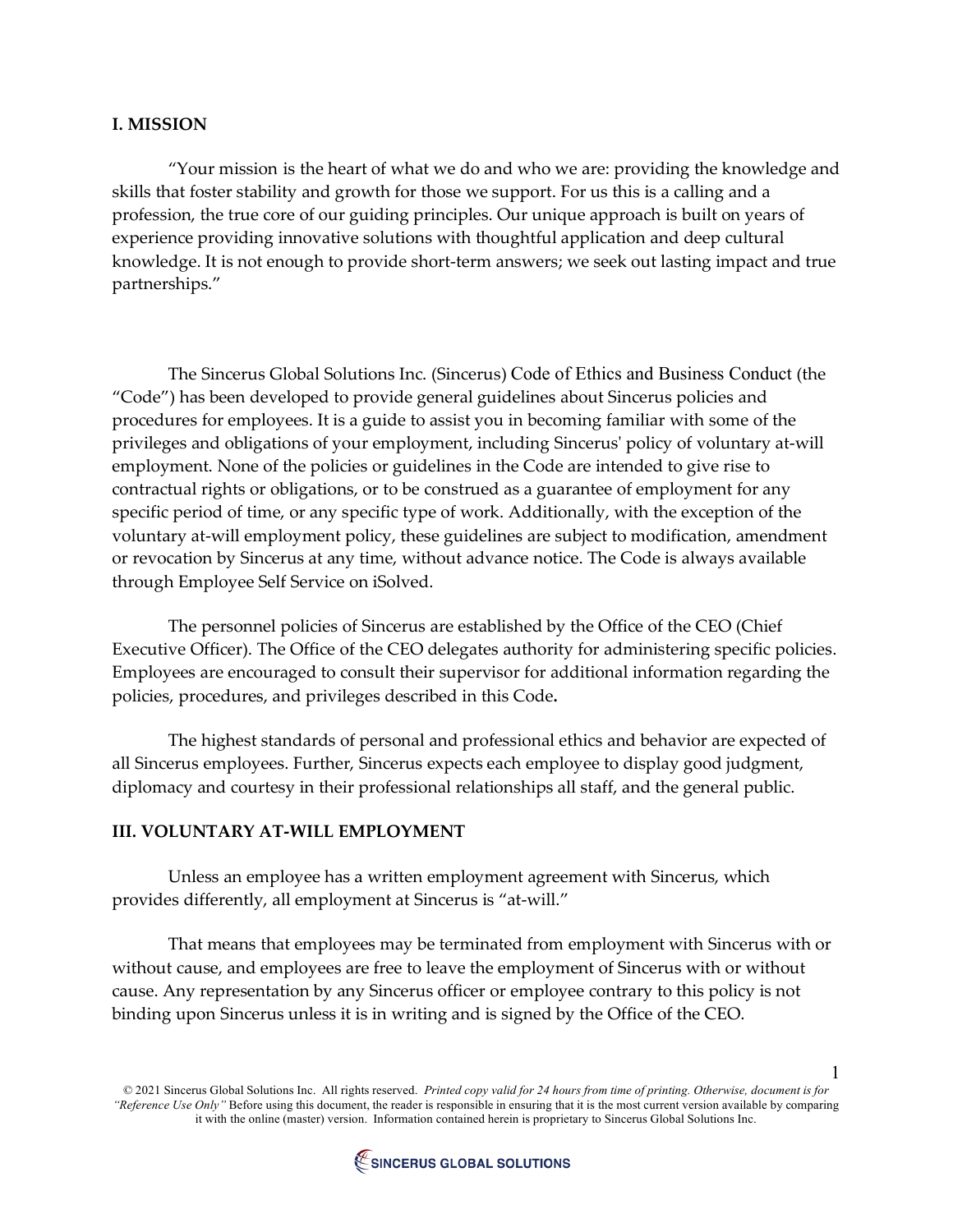## **IV. EQUAL EMPLOYMENT OPPORTUNITY**

Sincerus shall follow all federal, state and local employment law and is committed to equal employment opportunity. To that end, Sincerus will not discriminate against any employee or applicant in a manner that violates the law. Sincerus is committed to providing equal opportunity for all employees and applicants without regard to race, color, religion, national origin, sex, age, marital status, sexual orientation, disability, political affiliation, personal appearance, family responsibilities, matriculation or any other characteristic protected under federal, state or local law. Each person is evaluated on the basis of personal skill and merit. Sincerus' policy regarding equal employment opportunity applies to all aspects of employment, including recruitment, hiring, job assignments, promotions, working conditions, scheduling, benefits, wage and salary administration, disciplinary action, termination, and social, educational and recreational programs. The Office of the CEO shall act as the responsible agent in the full implementation of the Equal Employment Opportunity policy.

Sincerus will not tolerate any form of unlawful discrimination. All employees are expected to cooperate fully in implementing this policy. In particular, any employee who believes that any other employee of Sincerus may have violated the Equal Employment Opportunity Policy should report the possible violation to the Office of the CEO or utilize the toll-free hotline number (833-222-1739) or visit the hotline website [\(www.lighthouse](https://nam10.safelinks.protection.outlook.com/?url=http%3A%2F%2Fwww.lighthouse-services.com%2Fsincerusglobal&data=02%7C01%7CRebecca.Toskey%40sincerusglobal.com%7Cc66920c49cfb4705262d08d7ec6a834c%7C98c25828d8d9490ab8919973e0a28c30%7C1%7C1%7C637237816078247566&sdata=vHYXSKFqaOLejnULx3F%2Fslgqv1TDBO%2Fkv3qSWx4inlw%3D&reserved=0)[services.com/sincerusglobal\)](https://nam10.safelinks.protection.outlook.com/?url=http%3A%2F%2Fwww.lighthouse-services.com%2Fsincerusglobal&data=02%7C01%7CRebecca.Toskey%40sincerusglobal.com%7Cc66920c49cfb4705262d08d7ec6a834c%7C98c25828d8d9490ab8919973e0a28c30%7C1%7C1%7C637237816078247566&sdata=vHYXSKFqaOLejnULx3F%2Fslgqv1TDBO%2Fkv3qSWx4inlw%3D&reserved=0).

If Sincerus determines that a violation of this policy has occurred, it will take appropriate disciplinary action against the offending party, which can include counseling, warnings, suspensions, and termination. Employees who report, in good faith, violations of this policy and employees who cooperate with investigations into alleged violations of this policy will not be subject to retaliation. Upon completion of the investigation, Sincerus will inform the employee who made the complaint of the results of the investigation.

Sincerus is committed to complying fully with applicable disability discrimination laws and ensuring that equal opportunity in employment exists at Sincerus for qualified persons with disabilities. All employment practices and activities are conducted on a nondiscriminatory basis. Reasonable accommodations will be available to all qualified disabled employees, upon request, so long as the potential accommodation does not create an undue hardship on Sincerus. Employees who believe that they may require an accommodation should discuss these needs with their supervisor.

#### **V. POLICY AGAINST WORKPLACE HARASSMENT**

Sincerus is committed to providing a work environment for all employees that is free from sexual harassment and other types of discriminatory harassment. Employees are required to conduct themselves in a professional manner and to show respect for their co-workers. That

<sup>© 2021</sup> Sincerus Global Solutions Inc. All rights reserved. *Printed copy valid for 24 hours from time of printing. Otherwise, document is for "Reference Use Only"* Before using this document, the reader is responsible in ensuring that it is the most current version available by comparing it with the online (master) version. Information contained herein is proprietary to Sincerus Global Solutions Inc.

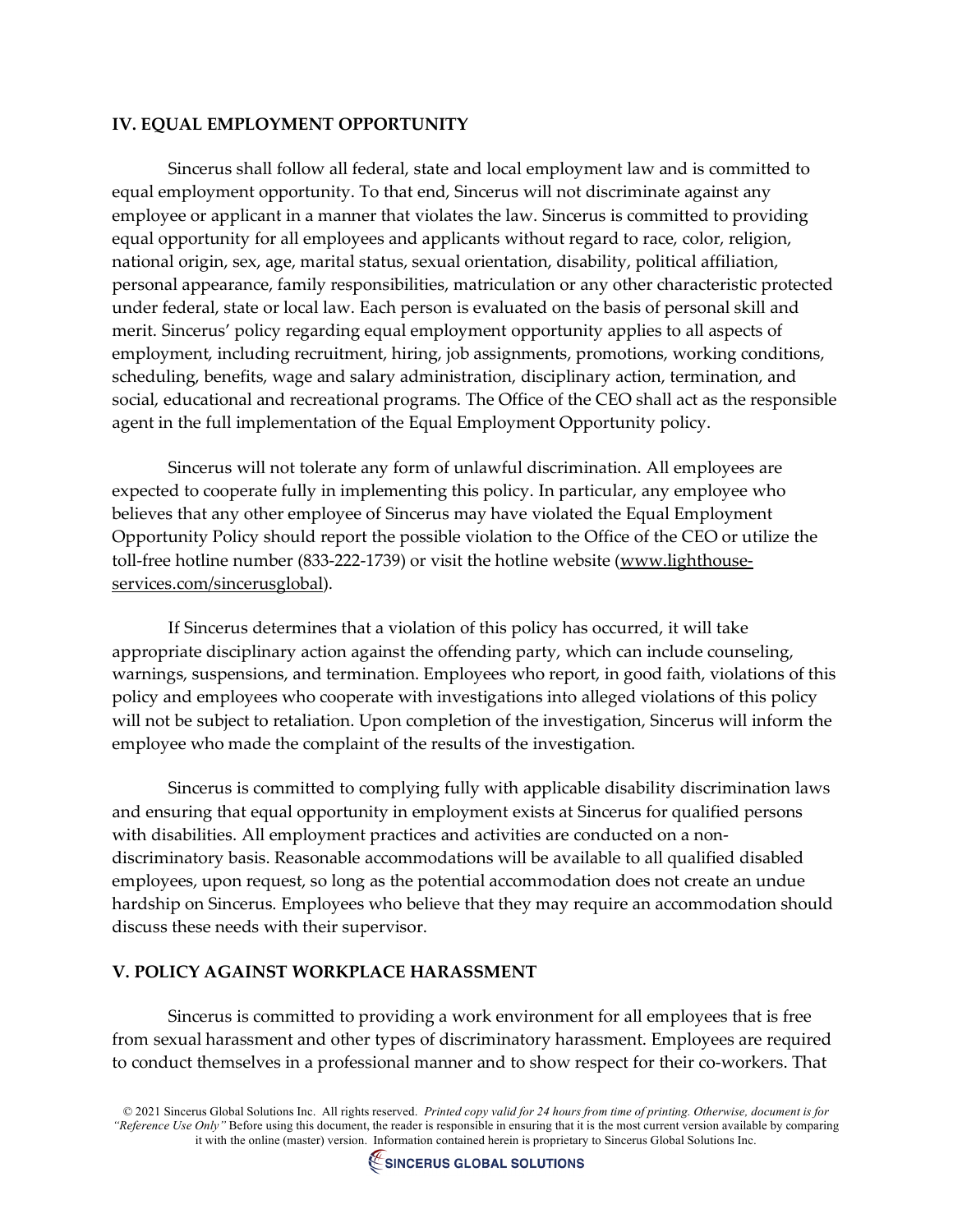commitment includes professional, collegial, inclusive, and respectful behavior that frees the members of our team to do their very best in an environment of trust and respect.

Sincerus' commitment begins with the recognition and acknowledgment that sexual harassment and other types of discriminatory harassment are, of course, unlawful. To reinforce this commitment, Sincerus has developed a policy against harassment and a reporting procedure for employees who have been subjected to or witnessed harassment. This policy applies to all work‐related settings and activities, whether inside or outside the workplace, and includes business trips and business‐related social events. Sincerus' property (e.g. telephones, copy machines, facsimile machines, computers, and computer applications such as e‐mail and Internet access) may not be used to engage in conduct that violates this policy. Sincerus' policy against harassment covers employees and other individuals who have a relationship with Sincerus which enables Sincerus to exercise some control over the individual's conduct in places and activities that relate to Sincerus' work (e.g. directors, officers, contractors, vendors, volunteers, etc.).

*Prohibition of Sexual Harassment*: Sincerus' policy against sexual harassment prohibits sexual advances or requests for sexual favors or other physical or verbal conduct of a sexual nature, when: (1) submission to such conduct is made an express or implicit condition of employment; (2) submission to or rejection of such conduct is used as a basis for employment decisions affecting the individual who submits to or rejects such conduct; or (3) such conduct has the purpose or effect of unreasonably interfering with an employee's work performance or creating an intimidating, hostile, humiliating, or offensive working environment.

While it is not possible to list all of the circumstances which would constitute sexual harassment, the following are some examples: (1) unwelcome sexual advances -- whether they involve physical touching or not; (2) requests for sexual favors in exchange for actual or promised job benefits such as favorable reviews, salary increases, promotions, increased benefits, or continued employment; or (3) coerced sexual acts.

Depending on the circumstances, the following conduct may also constitute sexual harassment: (1) use of sexual epithets, jokes, written or oral references to sexual conduct, gossip regarding one's sex life; (2) sexually oriented comment on an individual's body, comment about an individual's sexual activity, deficiencies, or prowess; (3) displaying sexually suggestive objects, pictures, cartoons; (4) unwelcome leering, whistling, deliberate brushing against the body in a suggestive manner; (5) sexual gestures or sexually suggestive comments; (6) inquiries into one's sexual experiences; or (7) discussion of one's sexual activities.

While such behavior, depending on the circumstances, may not be severe or pervasive enough to create a sexually hostile work environment, it can nonetheless make co-workers uncomfortable. Accordingly, such behavior is inappropriate and may result in disciplinary action regardless of whether it is unlawful.

<sup>© 2021</sup> Sincerus Global Solutions Inc. All rights reserved. *Printed copy valid for 24 hours from time of printing. Otherwise, document is for "Reference Use Only"* Before using this document, the reader is responsible in ensuring that it is the most current version available by comparing it with the online (master) version. Information contained herein is proprietary to Sincerus Global Solutions Inc.

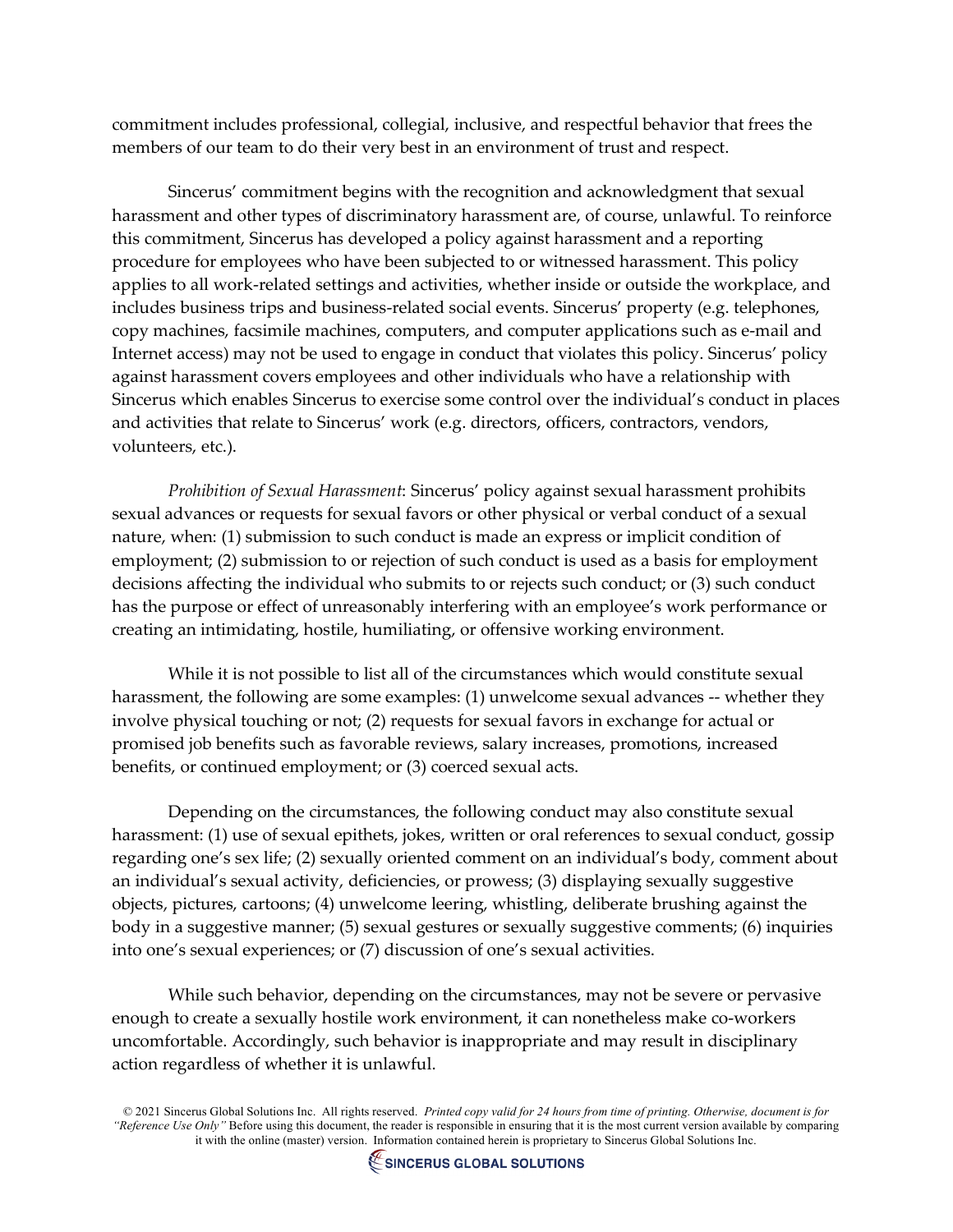It is also unlawful and expressly against Sincerus policy to retaliate against an employee for filing a complaint of sexual harassment or for cooperating with an investigation of a complaint of sexual harassment.

*Prohibition of Other Types of Discriminatory Harassment*: It is also against Sincerus' policy to engage in verbal or physical conduct that denigrates or shows hostility or aversion toward an individual because of his or her race, color, gender, religion, sexual orientation, age, national origin, disability, or other protected category (or that of the individual's relatives, friends, or associates) that: (1) has the purpose or effect of creating an intimidating, hostile, humiliating, or offensive working environment; (2) has the purpose or effect of unreasonably interfering with an individual's work performance; or (3) otherwise adversely affects an individual's employment opportunities.

Depending on the circumstances, the following conduct may constitute discriminatory harassment: (1) epithets, slurs, negative stereotyping, jokes, or threatening, intimidating, or hostile acts that relate to race, color, gender, religion, sexual orientation, age, national origin, or disability; and (2) written or graphic material that denigrates or shows hostility toward an individual or group because of race, color, gender, religion, sexual orientation, age, national origin, or disability and that is circulated in the workplace, or placed anywhere in Sincerus' premises such as on an employee's desk or workspace or on Sincerus' equipment or bulletin boards. Other conduct may also constitute discriminatory harassment if it falls within the definition of discriminatory harassment set forth above.

It is also against Sincerus' policy to retaliate against an employee for filing a complaint of discriminatory harassment or for cooperating in an investigation of a complaint of discriminatory harassment.

*Reporting of Harassment*: If you believe that you have experienced or witnessed sexual harassment or other discriminatory harassment by any employee of Sincerus, you should report the incident immediately to your supervisor or to the Hotline (833-222-1739). Possible harassment by others with whom Sincerus has a business relationship, including customers and vendors, should also be reported as soon as possible so that appropriate action can be taken.

Sincerus will promptly and thoroughly investigate all reports of harassment as discreetly and confidentially as practicable. Hotline reports will be investigated by the Office of the CEO, unless the allegation of harassment is against the Office of the CEO. If the report is against the Office of the CEO, a designated supervisor will conduct the investigation. The investigation would generally include a private interview with the person making a report of harassment. It would also generally be necessary to discuss allegations of harassment with the accused individual and others who may have information relevant to the investigation. Sincerus' goal is to conduct a thorough investigation, to determine whether harassment

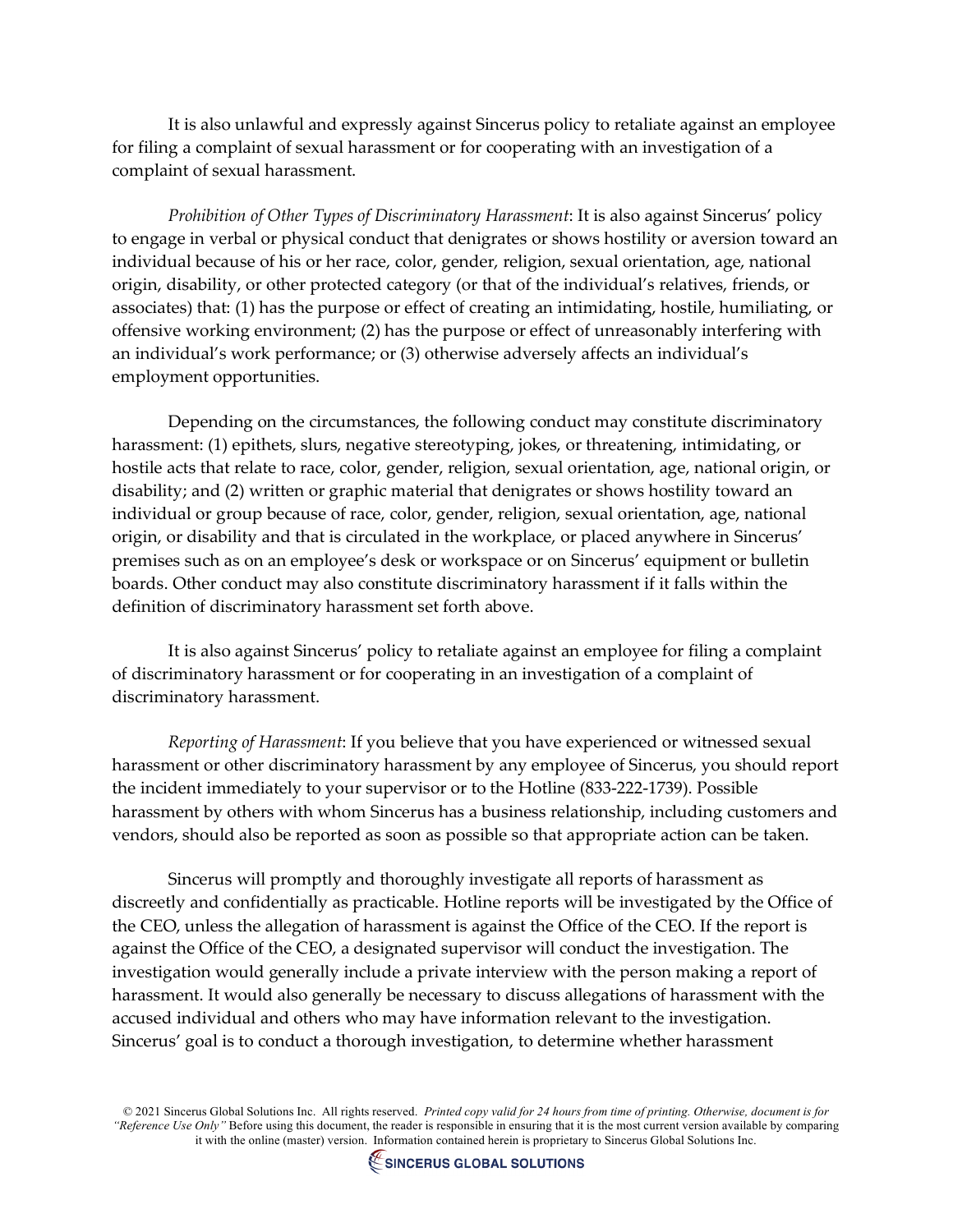occurred, and to determine what action to take if it is determined that improper behavior occurred.

If Sincerus determines that a violation of this policy has occurred, it will take appropriate disciplinary action against the offending party, which can include counseling, warnings, suspensions, and termination. Employees who report violations of this policy and employees who cooperate with investigations into alleged violations of this policy will not be subject to retaliation. Upon completion of the investigation, Sincerus will inform the employee who made the complaint of the results of the investigation. Compliance with this policy is a condition of each employee's employment. Employees are encouraged to raise any questions or concerns about this policy or about possible discriminatory harassment with the Office of the CEO or their supervisor.

#### **VI. SOLICITATION**

Employees are prohibited from soliciting (personally or via electronic mail) for membership, pledges, subscriptions, the collection of money or for any other unauthorized purpose anywhere on Sincerus property during work time, especially those of a partisan or political nature. "Work time" includes time spent in actual performance of job duties but does not include lunch periods or breaks. Non‐working employees may not solicit or distribute to working employees. Persons who are not employed by Sincerus may not solicit or distribute literature on Sincerus' premises at any time for any reason.

Employees are prohibited from distributing, circulating or posting (on bulletin boards, refrigerators, walls, etc.) literature, petitions or other materials at any time for any purpose without the prior approval of the Office of the CEO or his/her designee.

#### **VII. NON‐DISCLOSURE OF CONFIDENTIAL INFORMATION**

Any information that an employee learns about Sincerus, or its members or donors, as a result of working for Sincerus that is not otherwise publicly available constitutes confidential information. Employees may not disclose confidential information to anyone who is not employed by Sincerus or to other persons employed by Sincerus who do not need to know such information to assist in rendering services.

The protection of privileged and confidential information, including trade secrets, is vital to the interests and the success of Sincerus. The disclosure, distribution, electronic transmission or copying of Sincerus' confidential information is prohibited. Such information includes, but is not limited to the following examples:

• Compensation data.

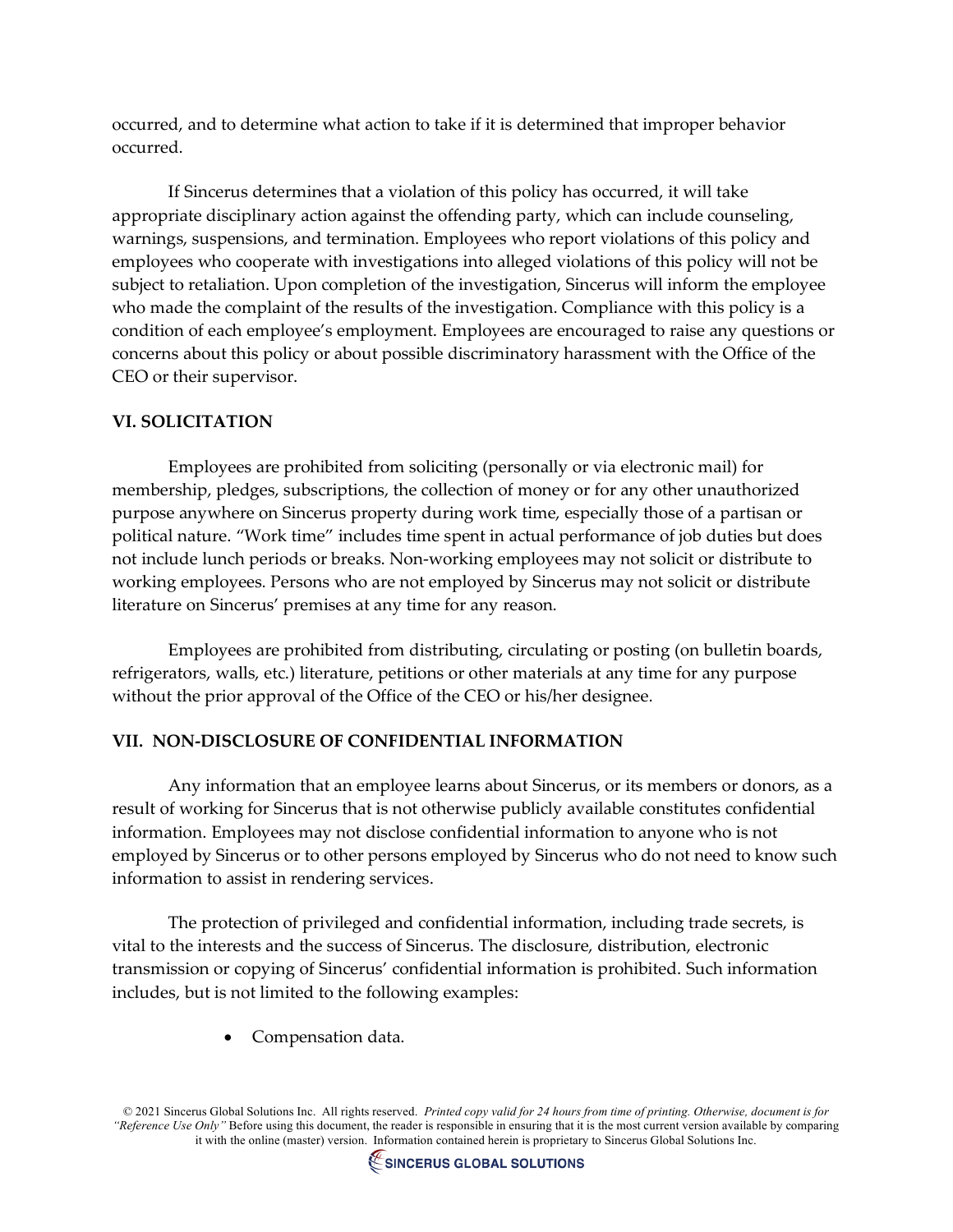- Program and financial information, including information related to vendors, customers, partners, donors, and pending projects and proposals.
- Employee records and information.
- Customer Lists.
- Unpublished goals, forecasts and initiatives.
- Inventions.

Employees are required to sign a non‐disclosure agreement as a condition of employment. These agreements are legally binding and directly align with Sincerus' values, mission and our commitment to information privacy and security. Any employee who discloses confidential Sincerus information will be subject to disciplinary action (including possible separation), even if he or she does not actually benefit from the disclosure of such information.

Discussions involving sensitive information should always be held in confidential settings to safeguard the confidentiality of the information. Conversations regarding confidential information generally should not be conducted on cellular phones, or in elevators, restrooms, restaurants, or other places where conversations might be overheard.

Employees handling confidential information must:

- Lock or secure information at all times.
- Shred confidential documents when they are no longer needed.
- Make sure to view confidential information on secure work devices only.
- Only disclose information to other employees when necessary.
- Keep confidential document in your company premise unless absolutely necessary.

# **VIII. COMPUTER AND INFORMATION SECURITY**

Sincerus has provided these systems to support its mission. Although limited personal use of Sincerus' systems is allowed, subject to the restrictions outlined below, no use of these systems should ever conflict with the primary purpose for which they have been provided, Sincerus' ethical responsibilities or with applicable laws and regulations. Each user is personally responsible to ensure that these guidelines are followed.

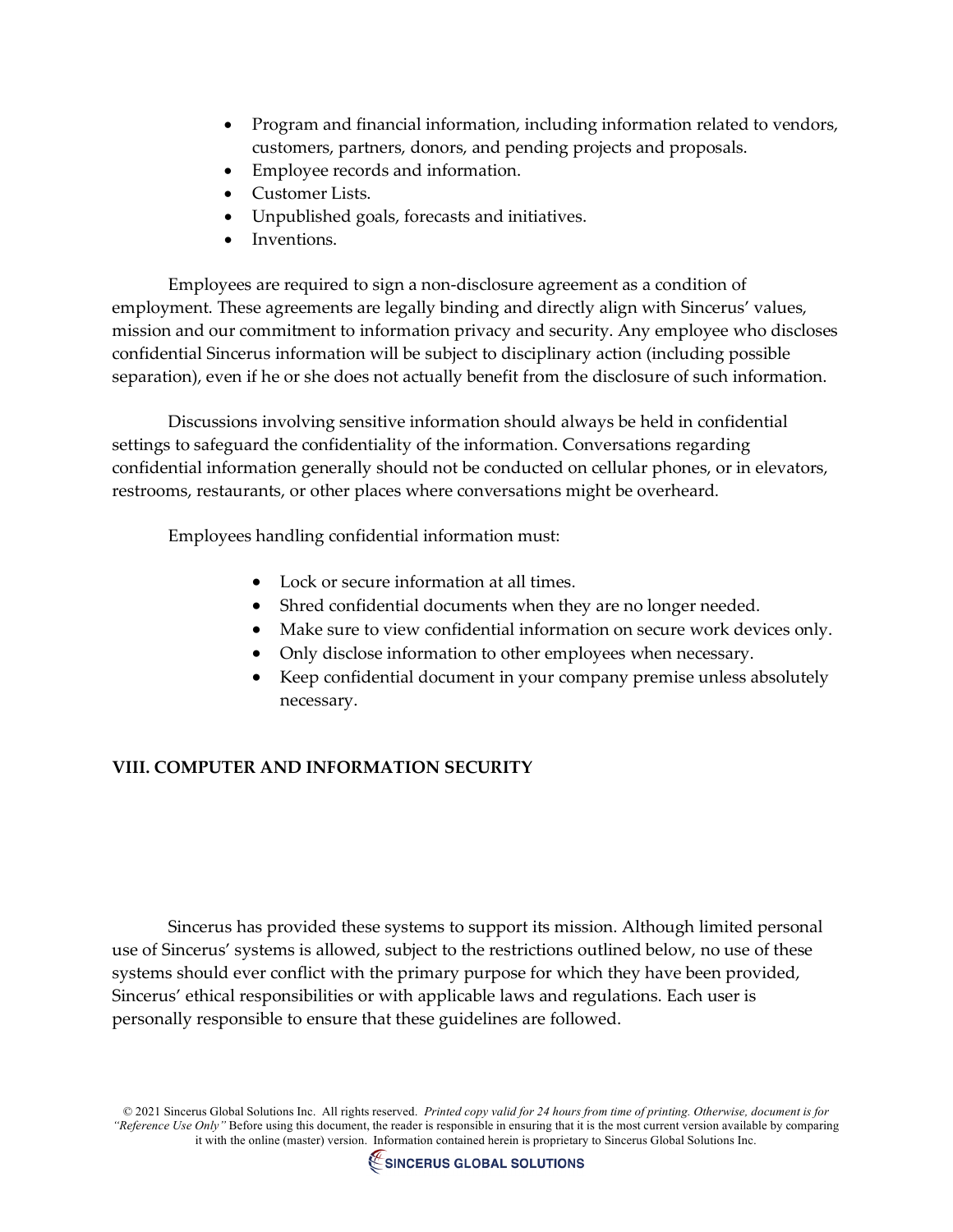All data in Sincerus' computer and communication systems (including documents, other electronic files, e‐mail, recorded voice mail messages and text messages) are the property of Sincerus. Sincerus may inspect and monitor such data at any time. No individual should have any expectation of privacy for messages or other data recorded in Sincerus' systems. This includes documents or messages marked "private," which may be inaccessible to most users but remain available to Sincerus. Likewise, the deletion of a document or message may not prevent access to the item or completely eliminate the item from the system.

Sincerus' systems must not be used to create or transmit material that is derogatory, defamatory, obscene or offensive, such as slurs, epithets or anything that might be construed as harassment or disparagement based on race, color, national origin, sex, sexual orientation, age, physical or mental disability, medical condition, marital status, or religious or political beliefs. Similarly, Sincerus' systems must not be used to solicit or proselytize others for commercial purposes, causes, outside organizations, chain messages or other non‐job‐related purposes.

Security procedures in the form of unique user sign-on identification and passwords have been provided to control access to Sincerus' host computer system, networks and voice mail system. In addition, security facilities have been provided to restrict access to certain documents and files for the purpose of safeguarding information. The following activities, which present security risks, should be avoided.

• Passwords should not be shared between users. If written down, password should be kept in locked drawers or other places not easily accessible.

• Document libraries of other users should not be browsed unless there is a legitimate business reason to do so.

• Individual users should never make changes or modifications to the hardware configuration of computer equipment. Requests for such changes should be directed to computer support or the Office of the CEO.

• Additions to or modifications of the standard software configuration provided on Sincerus' PCs should never be attempted by individual users (e.g., autoexec.bat and config.sys files). Requests for such changes should be directed to computer support or the Office of the CEO.

• Individual users should never load personal software (including outside email services) to company computers. This practice risks the introduction of a computer virus

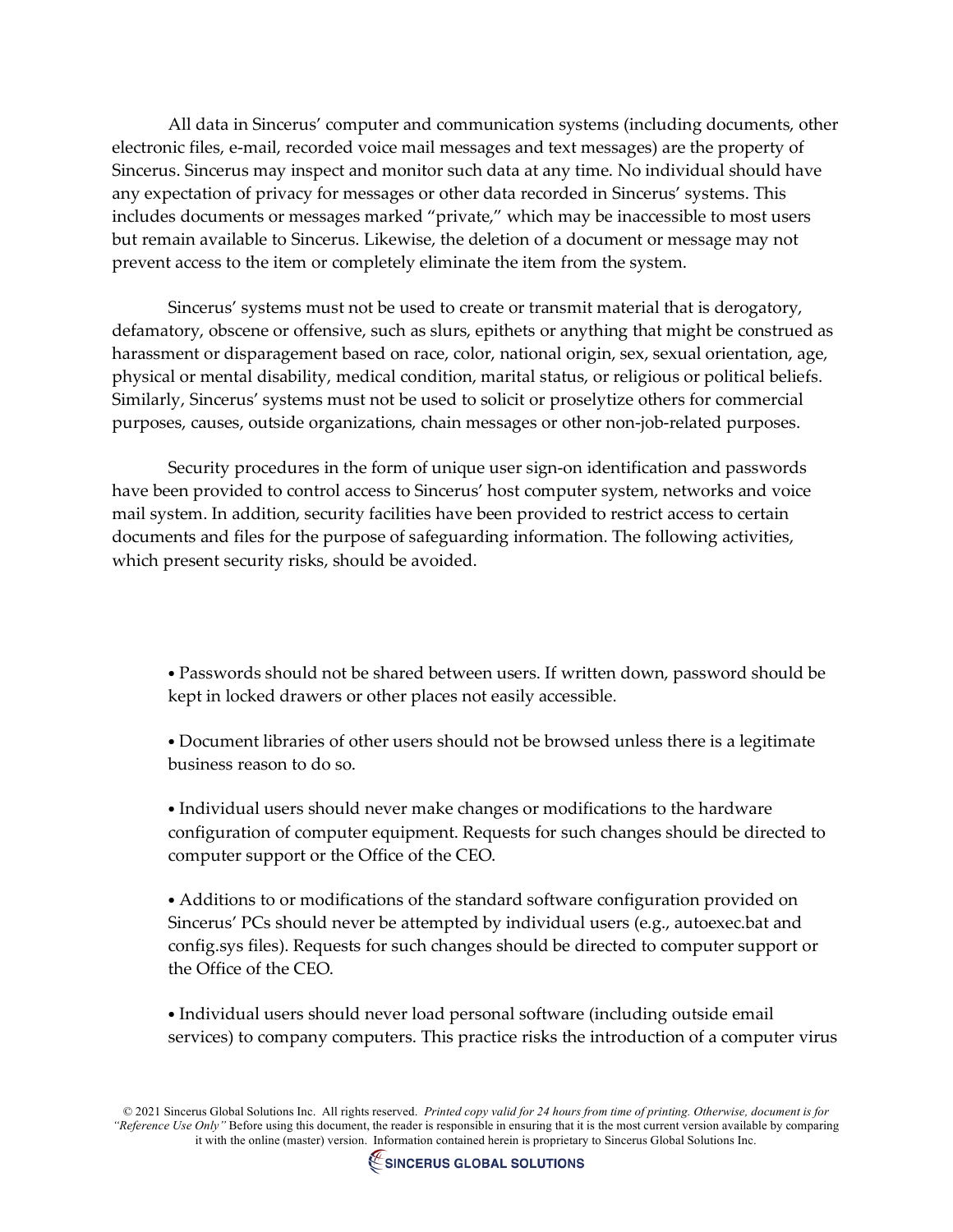into the system. Requests for loading such software should be directed to computer support or the Office of the CEO.

• Users should not attempt to boot PCs from floppy diskettes. This practice also risks the introduction of a computer virus.

• Sincerus' computer facilities should not be used to attempt unauthorized access to or use of other organizations' computer systems and data.

• Computer games should not be loaded on Sincerus' PCs.

• Company software (whether developed internally or licensed) should not be copied onto floppy diskettes or other media other than for the purpose of backing up your hard drive. Software documentation for programs developed and/or licensed by the company should not be removed from the company's offices.

• Individual users should not change the location or installation of computer equipment in offices and work areas. Requests for such changes should be directed to computer support or management.

There are a number of practices that individual users should adopt that will foster a higher level of security. Among them are the following:

• Turn off or lock your computer when you are leaving your work area or office for an extended period of time.

• Exercise judgment in assigning an appropriate level of security to documents stored on the company's networks, based on a realistic appraisal of the need for confidentiality or privacy.

• Remove previously written information from external data devices before copying documents on such devices for delivery outside Sincerus.

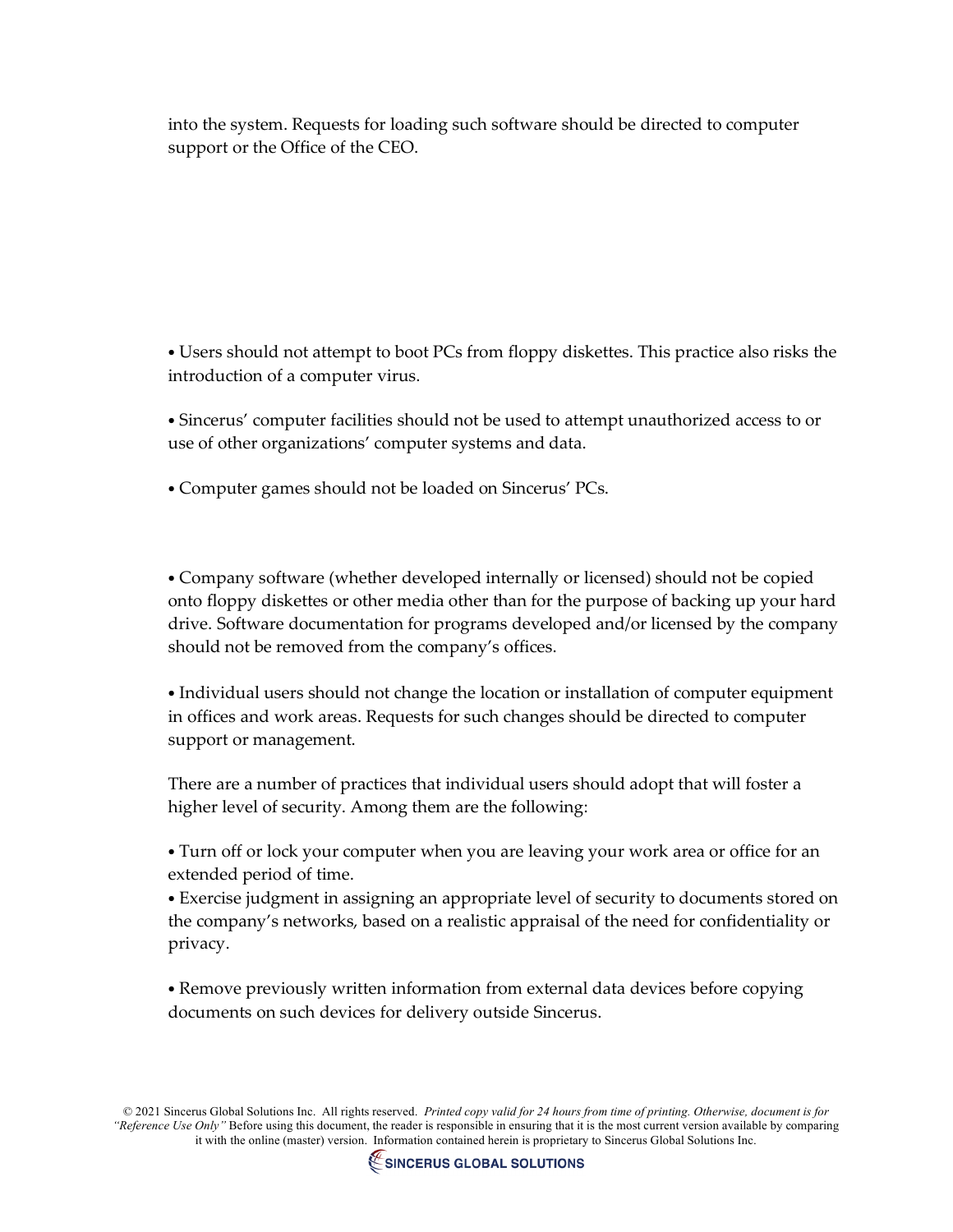• Back up any information stored locally on your personal computer (other than network-based software and documents) on a frequent and regular basis.

Should you have any questions about any of the above policy guidelines, please contact the Office of the CEO.

### **IX. INTERNET ACCEPTABLE USE POLICY**

At this time, desktop access to the Internet is provided to employees when there is a necessity and the access has been specifically approved. Sincerus has provided access to the Internet for authorized users to support its mission. No use of the Internet should conflict with the primary purpose of Sincerus, its ethical responsibilities or with applicable laws and regulations. Each user is personally responsible to ensure that these guidelines are followed. Serious repercussions, including termination, may result if the guidelines are not followed.

Sincerus may monitor usage of the Internet by employees, including reviewing a list of sites accessed by an individual. No individual should have any expectation of privacy in terms of his or her usage of the Internet. In addition, Sincerus may restrict access to certain sites that it deems are not necessary for business purposes.

Sincerus' connection to the Internet may not be used for any of the following activities:

• The Internet must not be used to access, send, receive or solicit sexually‐oriented messages or images.

• Downloading or disseminating of copyrighted material that is available on the Internet is an infringement of copyright law. Permission to copy the material must be obtained from the publisher. For assistance with copyrighted material, contact computer support or the Office of the CEO.

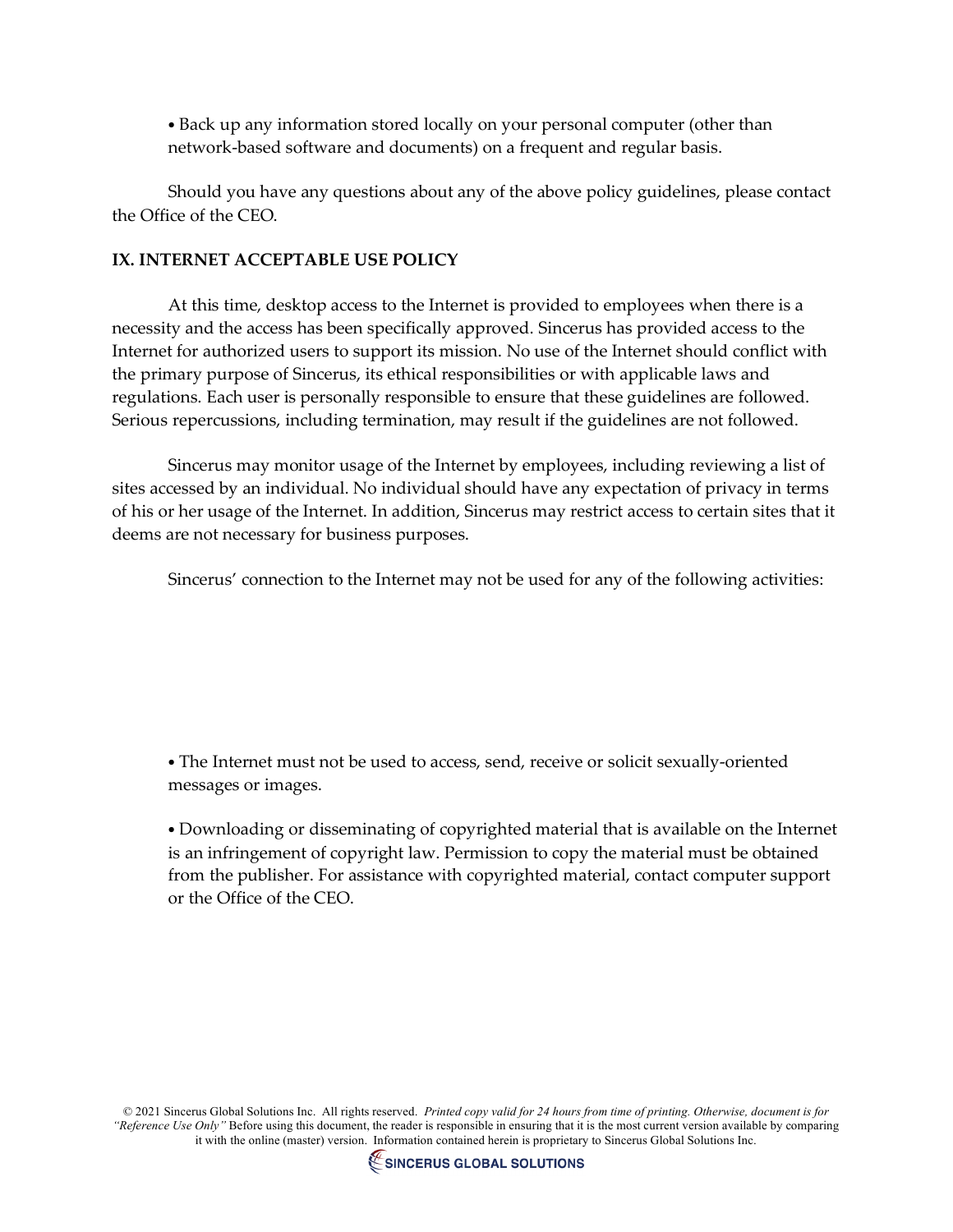• Employees should safeguard against using the Internet to transmit personal comments or statements through e‐mail or to post information to news groups that may be mistaken as the position of Sincerus.

• Employees should guard against the disclosure of confidential information through the use of Internet e‐mail or news groups.

• Employees should not download personal e‐mail or Instant Messaging software to Sincerus computers.

• The Internet should not be used to send or participate in chain letters, pyramid schemes or other illegal schemes.

• The Internet should not be used to solicit or proselytize others for commercial purposes, causes, outside organizations, chain messages or other non‐job related purposes.

The Internet provides access to many sites that charge a subscription or usage fee to access and use the information on the site. Requests for approval must be submitted to your supervisor.

If you have any questions regarding any of the policy guidelines listed above, please contact your supervisor.

# **X. INTERNATIONAL TRADE COMPLIANCE**

It is the policy of Sincerus to comply fully with U.S. laws and regulations governing international trade. As an International Company, Sincerus may employ personnel of many nationalities who support a variety of programs and tasks around the world. Likewise, Sincerus may export its services around the world and must comply with U.S. Export Laws as it applies to the provisions of technical data, defense articles and defense services to Foreign Persons. These laws and regulations cover the export and re-export of products, services, software, technology and technical data, sanctions, and anti-boycott requirements. It is the responsibility of all Sincerus employees to ensure that no transaction should occur, under any circumstance that is contrary to the Company full compliance policy.

# **XI. ANTI-CORRUPION POLICY**

The Company and its directors, officers, employees and agents shall conduct business operations and activities in compliance with the provisions of all US and international anti-

<sup>© 2021</sup> Sincerus Global Solutions Inc. All rights reserved. *Printed copy valid for 24 hours from time of printing. Otherwise, document is for "Reference Use Only"* Before using this document, the reader is responsible in ensuring that it is the most current version available by comparing it with the online (master) version. Information contained herein is proprietary to Sincerus Global Solutions Inc.

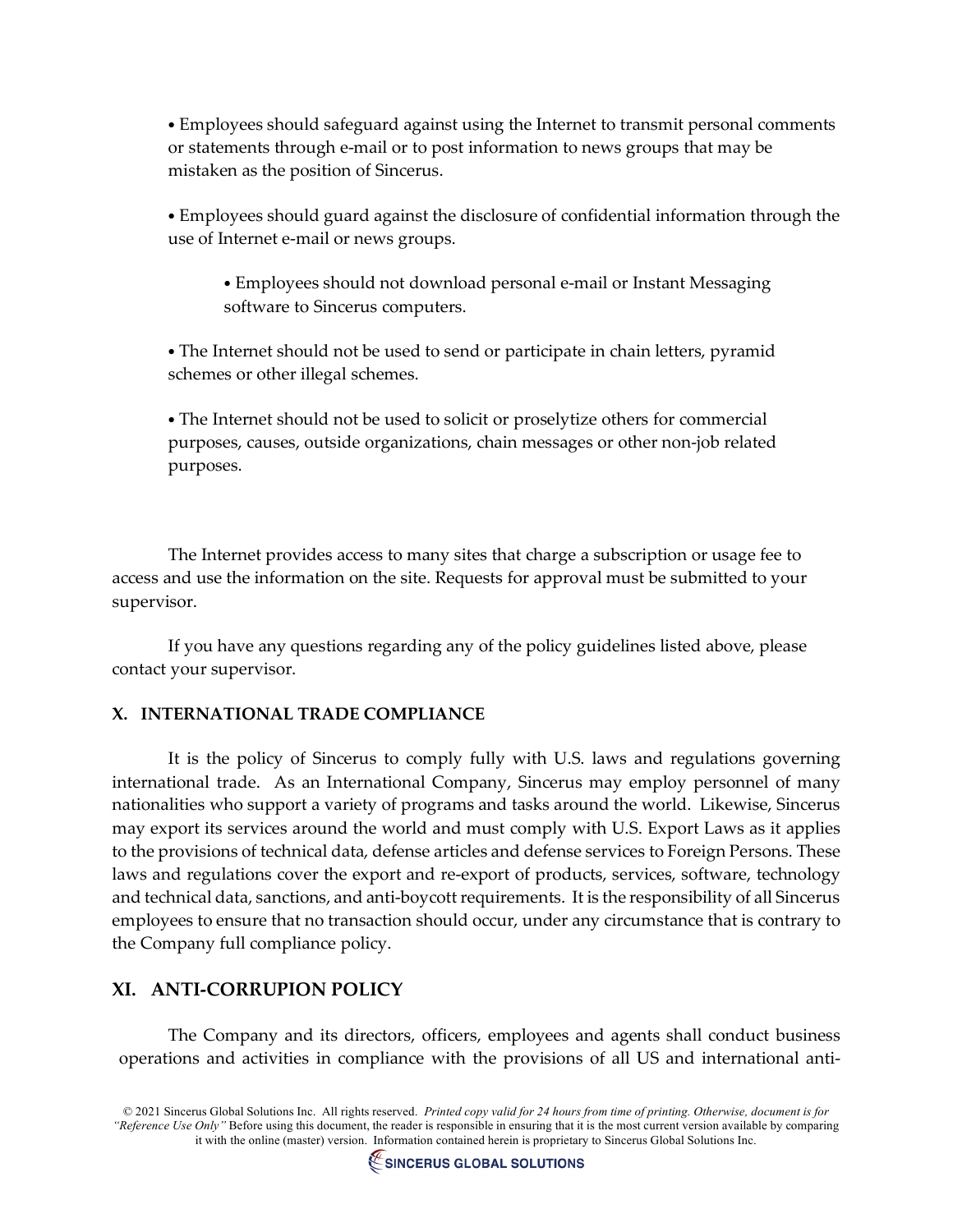corruption regulations and the anti-corruption or bribery laws of host countries. No person has the authority to offer, approve, or make payments or gifts to a foreign official to induce that official to take or cause any governmental act or decision in a manner that will assist the Company to obtain or retain business.

Sincerus takes corruption and bribery very seriously. Any violation of this policy will be regarded as a serious matter by the Company and is likely to result in disciplinary action, including termination, consistent with local law.

 Bribery is a criminal offense. As an employee you will be accountable whether you pay a bribe yourself or whether you authorize, assist, or conspire with someone else to violate an anti-corruption or anti-bribery law. Punishment for violating the law are against you as an individual and may include imprisonment, probation, mandated community service and significant monetary fines which will not be paid by Sincerus.

 It is the policy of the Company that financial records will be maintained in accordance with accounting principles generally accepted in the United States and in such a manner as to clearly reflect the nature of any payments or other items of value provided to foreign officials.

## **XIII. Combating Human Trafficking (CTIPS)**

The responsibility to respect human rights is a global standard of expected conduct for all business enterprises wherever they operate. It exists independently of States' abilities and/or willingness to fulfill their own human rights obligations. Further, it exists over and above compliance with national laws and regulations protecting human rights. Addressing adverse human rights impacts requires taking adequate measures for their prevention, mitigation and, where appropriate, remediation. Business enterprises may undertake other commitments or activities to support and promote human rights, which may contribute to the enjoyment of rights. But this does not offset a failure to respect human rights throughout their operations**.**

To demonstrate our commitment to honest and responsible conduct, decrease the likelihood of unlawful and unethical behavior, and encourage employees to report potential problems to allow for appropriate internal inquiry and corrective action, Sincerus has a CTIPS Compliance Plan and performs regularly scheduled compliance audits.

Revised 12.21.2021 Approved by the Sincerus Office of the CEO